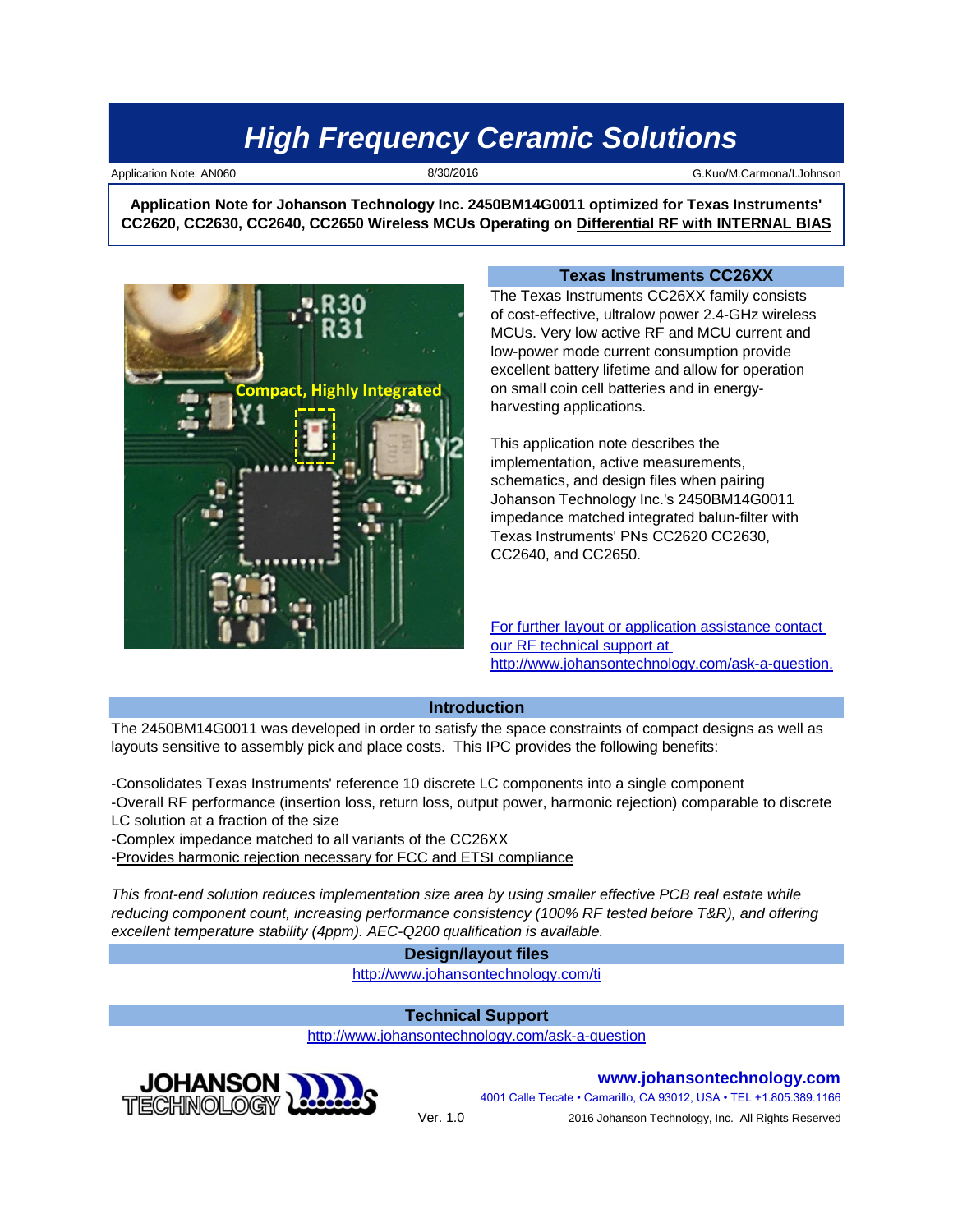8/30/2016

Application Note: AN060 **G.Kuo/M.Carmona/I.Johnson** B/30/2016 G.Kuo/M.Carmona/I.Johnson

**Application Note for Johanson Technology Inc. 2450BM14G0011 optimized for Texas Instruments' CC2620, CC2630, CC2640, CC2650 Wireless MCUs Operating on Differential RF with INTERNAL BIAS**



For more schematic examples, download the layout files, BOM, etc. go to: www.johansontechnology.com/ti

Ver. 1.0



**www.johansontechnology.com** 4001 Calle Tecate • Camarillo, CA 93012, USA • TEL +1.805.389.1166 2016 Johanson Technology, Inc. All Rights Reserved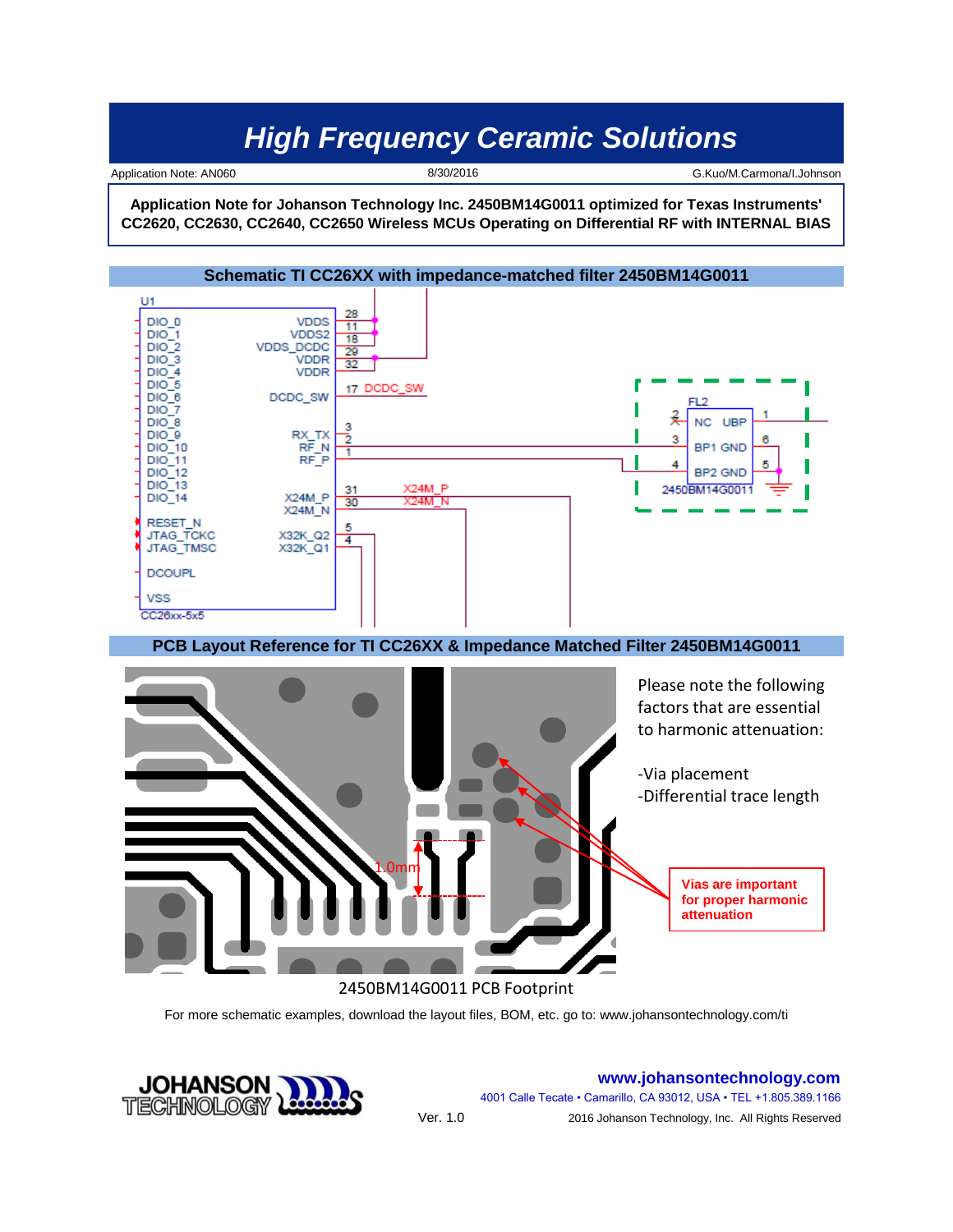8/30/2016

Application Note: AN060 **G.Kuo/M.Carmona/I.Johnson** 8/30/2016 **G.Kuo/M.Carmona/I.Johnson** 

**Application Note for Johanson Technology Inc. 2450BM14G0011 optimized for Texas Instruments' CC2620, CC2630, CC2640, CC2650 Wireless MCUs Operating on Differential RF with INTERNAL BIAS**

**+5 dBm Measurements**

| Fundamental | 2450BM14G0011 | 2450BM14G0011 | 2450BM14G0011 | 2450BM14G0011 |  |
|-------------|---------------|---------------|---------------|---------------|--|
|             | Sample 1      | Sample 2      | Sample 3      | Sample 4      |  |
| MHz         | dBml          | dBml          | dBm           | dBm           |  |
| 2402        | 4.1           | 4.3           | 4.6           | 4.6           |  |
| 2426        | 4.1           | 4.2           | 4.5           | 4.5           |  |
| 2440        | 3.9           | 4.1           | 4.3           | 4.3           |  |
| 2480        | 3.7           | 3.8           | 4.0           | 4.2           |  |

| 2nd Harmonic | 2450BM14G0011 | 2450BM14G0011 | 2450BM14G0011 | 2450BM14G0011 |  |
|--------------|---------------|---------------|---------------|---------------|--|
|              | Sample 1      | Sample 2      | Sample 3      | Sample 4      |  |
| <b>MHz</b>   | dBml          | dBml          | dBml          | dBml          |  |
| 2402         | $-46.5$       | $-44.8$       | $-44.3$       | $-44.2$       |  |
| 2426         | $-46.2$       | $-44.9$       | $-43.7$       | $-43.8$       |  |
| 2440         | $-46.7$       | $-44.6$       | $-44.3$       | $-44.2$       |  |
| 2480         | $-46.5$       | $-44.3$       | $-44.6$       | $-43.7$       |  |

| 3rd Harmonic | 2450BM14G0011<br>Sample 1 | 2450BM14G0011<br>Sample 2 | 2450BM14G0011<br>Sample 3 | 2450BM14G0011<br>Sample 4 |  |
|--------------|---------------------------|---------------------------|---------------------------|---------------------------|--|
| <b>MHz</b>   | dBml                      | dBm                       | dBml                      | dBm                       |  |
| 2402         | $-48.8$                   | $-54.9$                   | $-53.1$                   | $-54.1$                   |  |
| 2426         | $-49.7$                   | $-55.0$                   | $-53.5$                   | $-54.6$                   |  |
| 2440         | $-51.1$                   | $-55.9$                   | $-54.1$                   | $-55.3$                   |  |
| 2480         | $-53.6$                   | $-54.9$                   | $-54.4$                   | $-54.9$                   |  |

#### **RX Sensitivity Measurements**

|      | 2450BM14G0011 | 2450BM14G0011 | 2450BM14G0011 | 2450BM14G0011 |  |
|------|---------------|---------------|---------------|---------------|--|
|      | Sample 1      | Sample 2      | Sample 3      | Sample 4      |  |
| MHz  | 3 V DC        | 3 V DC        | 3 V DC        | 3 V DC        |  |
| 2402 | $-95.7$       | $-95.5$       | $-95.7$       | $-95.7$       |  |
| 2426 | $-95.7$       | $-95.8$       | $-96.0$       | $-95.9$       |  |
| 2440 | $-95.7$       | $-95.7$       | $-96.0$       | $-95.9$       |  |
| 2480 | $-96.0$       | $-95.8$       | $-96.1$       | $-96.1$       |  |

Contact our RF Applications Engineers to revise your layout at: www.johansontechnology.com/ask-a-question

**www.johansontechnology.com**

4001 Calle Tecate • Camarillo, CA 93012, USA • TEL +1.805.389.1166 2016 Johanson Technology, Inc. All Rights Reserved



Ver. 1.0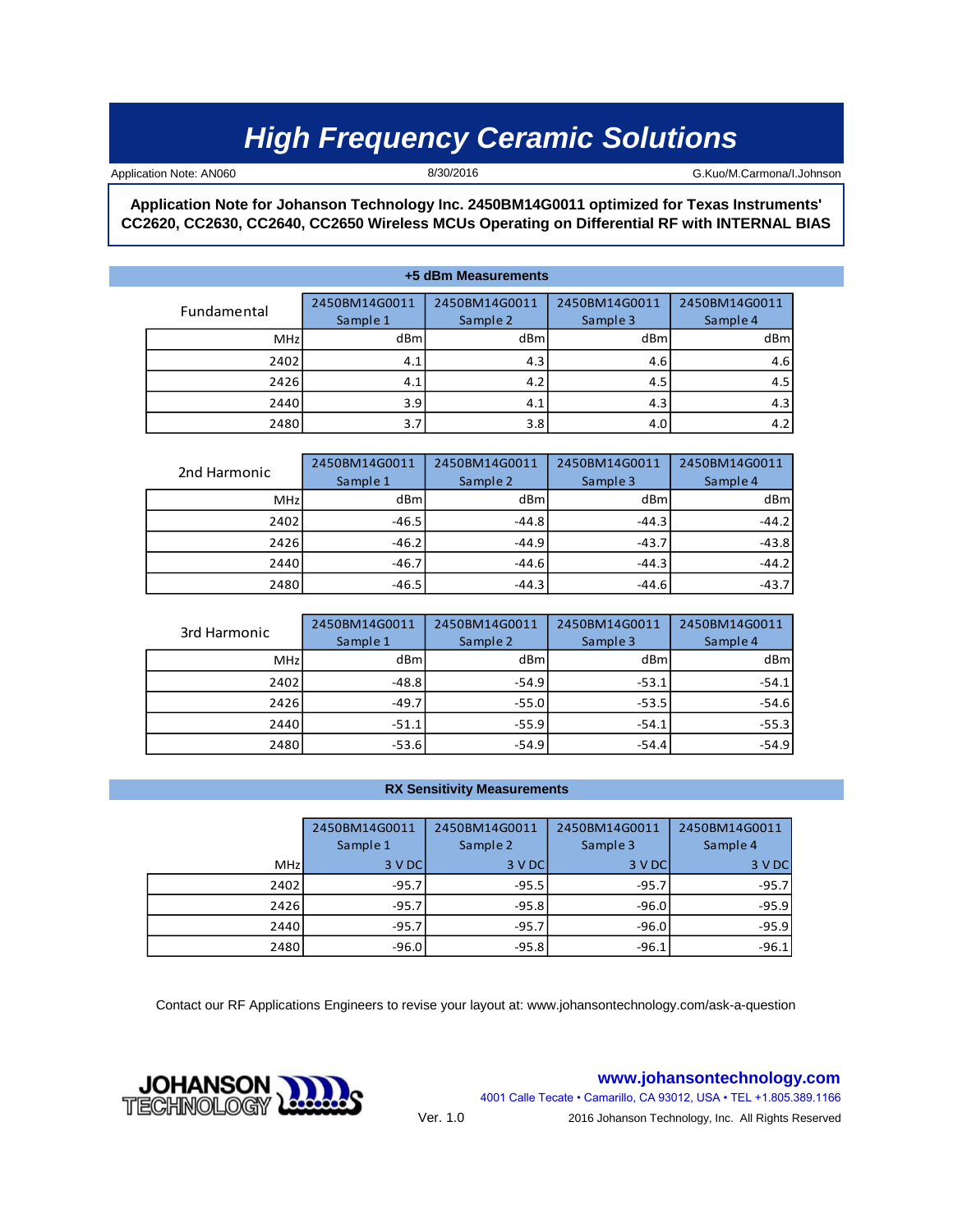**2.4GHz Impedance Matched Balun + embedded FCC/ETSI Band Pass Filter For Texas Instruments CC2620, CC2630, CC2640, CC2650 chipsets operated on INTERNAL BIAS MODE**

Detail Specification: Page 1 of 4 8/30/2016

**P/N: 2450BM14G0011**

| Detail Specification: 8/30/2016 |  |  |
|---------------------------------|--|--|
|---------------------------------|--|--|

| For the Full App Note and Layout Files, go to: www.johansontechnology.com/ti |                                                                                  |                                                           |  |                |                                      |
|------------------------------------------------------------------------------|----------------------------------------------------------------------------------|-----------------------------------------------------------|--|----------------|--------------------------------------|
| <b>General Specifications</b>                                                |                                                                                  |                                                           |  |                |                                      |
| <b>Part Number</b>                                                           | 2450BM14G0011                                                                    |                                                           |  |                |                                      |
| <b>Frequency (MHz)</b>                                                       | 2400 - 2500                                                                      |                                                           |  |                |                                      |
| <b>Unbalanced Impedance</b>                                                  | 50 $\Omega$                                                                      |                                                           |  |                |                                      |
| <b>Balanced Differential Impedance</b>                                       | Conjugate match to TI<br>CC2620, CC2630, CC2640,<br>CC2650, chipsets operated on |                                                           |  |                |                                      |
|                                                                              | <b>INTERNAL BIAS MODE</b>                                                        | Phase Difference (deg.)                                   |  | $180 \pm 10$   |                                      |
| <b>Insertion Loss when component</b>                                         |                                                                                  | <b>Amplitude Difference</b>                               |  |                | 2.0 max.                             |
| measured by itself (passive                                                  | $1.5$ Typ.<br>(1.8dB max. -40C to+85C)                                           | <b>Power Capacity</b>                                     |  |                | 2W max (CW)                          |
| insertion loss)                                                              |                                                                                  | Qty/Reel (pcs)                                            |  |                | 4,000                                |
| <b>Return Loss (dB)</b>                                                      | 9.5 min.                                                                         | <b>Operating Temp. Range</b>                              |  |                | $-40 - +85$ °C                       |
| <b>Attenuation Differential mode (dB):</b>                                   | <b>Storage Temp. Range</b>                                                       |                                                           |  | $-40 - +85$ °C |                                      |
| 25 typ. / 14dB min. @ 4800-5000 MHz<br>20 typ. / 15dB min. @ 7200-7500 MHz   |                                                                                  | <b>Recommended Storage</b><br><b>Conditions of Unused</b> |  |                | $+5 \sim +35$ °C,<br>Humidity 45-75% |
|                                                                              |                                                                                  | <b>Product on T&amp;R</b><br><b>Storage Period</b>        |  |                | 18 months max.                       |

Do you need help selecting the best mini or micro 2.4GHz antenna for your application? Send us a message at: http://www.johansontechnology.com/ask-a-question and go to: http://www.johansontechnology.com/antennas

| <b>Part Number Explanation</b> |                          |             |                                |                            |  |  |  |
|--------------------------------|--------------------------|-------------|--------------------------------|----------------------------|--|--|--|
| <b>P/N Suffix</b>              | <b>Packaging Style</b>   | <b>Bulk</b> | $\mathsf{Suffix} = \mathsf{S}$ | E.g. 2450BM14G0011S        |  |  |  |
|                                |                          | T & R       | $\sf ISuffix = T$              | E.g. 2450BM14G0011T        |  |  |  |
|                                | <b>Termination Style</b> | 100% Tin    | $Suffix = None$                | E.g. 2450BM14G0011(T or S) |  |  |  |

| <b>Mechanical Dimensions</b> |                             |                      |          | <b>Terminal Configuration</b> |                      |     |                     |
|------------------------------|-----------------------------|----------------------|----------|-------------------------------|----------------------|-----|---------------------|
|                              | <b>Inches</b>               | <b>Millimeter</b>    |          | <b>No Function</b>            |                      |     | <b>No Function</b>  |
|                              | 0.063<br>0.004<br>$\ddot{}$ | 0.10<br>1.6<br>$\pm$ |          |                               | Unbalanced Port (IN) | 4   | Balanced Port (OUT) |
| W                            | 0.004<br>0.031<br>$+$       | 0.8<br>0.10<br>$\pm$ | W        | $\overline{2}$                | NC.                  | 5   | <b>GND</b>          |
|                              | 0.004<br>0.024<br>$+$       | 0.6<br>0.10<br>$\pm$ |          | 3                             | Balanced Port (OUT)  | 6   | <b>GND</b>          |
| a                            | 0.008<br>0.004<br>$+$       | 0.2<br>0.10<br>$+$   | C        |                               |                      |     |                     |
| b                            | $0.008 + 0.1/-0.15$         | 0.2<br>$+0.1/-0.15$  |          |                               | 3)                   | (2) |                     |
| C                            | 0.004<br>$0.006 \pm$        | 0.15<br>0.10<br>$+$  |          |                               |                      |     |                     |
| g                            | 0.004<br>0.012<br>$+$       | 0.3<br>0.10<br>$+$   | ا په     |                               |                      |     |                     |
| p                            | 0.002<br>$0.020 \pm$        | 0.5<br>0.05<br>$\pm$ |          |                               |                      |     |                     |
|                              |                             |                      | ⊷<br>-b- |                               | 4                    | ග   | 6                   |

Johanson Technology, Inc. reserves the right to make design changes without notice. All sales are subject to Johanson Technology, Inc. terms and conditions.





4001 Calle Tecate • Camarillo, CA 93012, USA • TEL +1.805.389.1166 2016 Johanson Technology, Inc. All Rights Reserved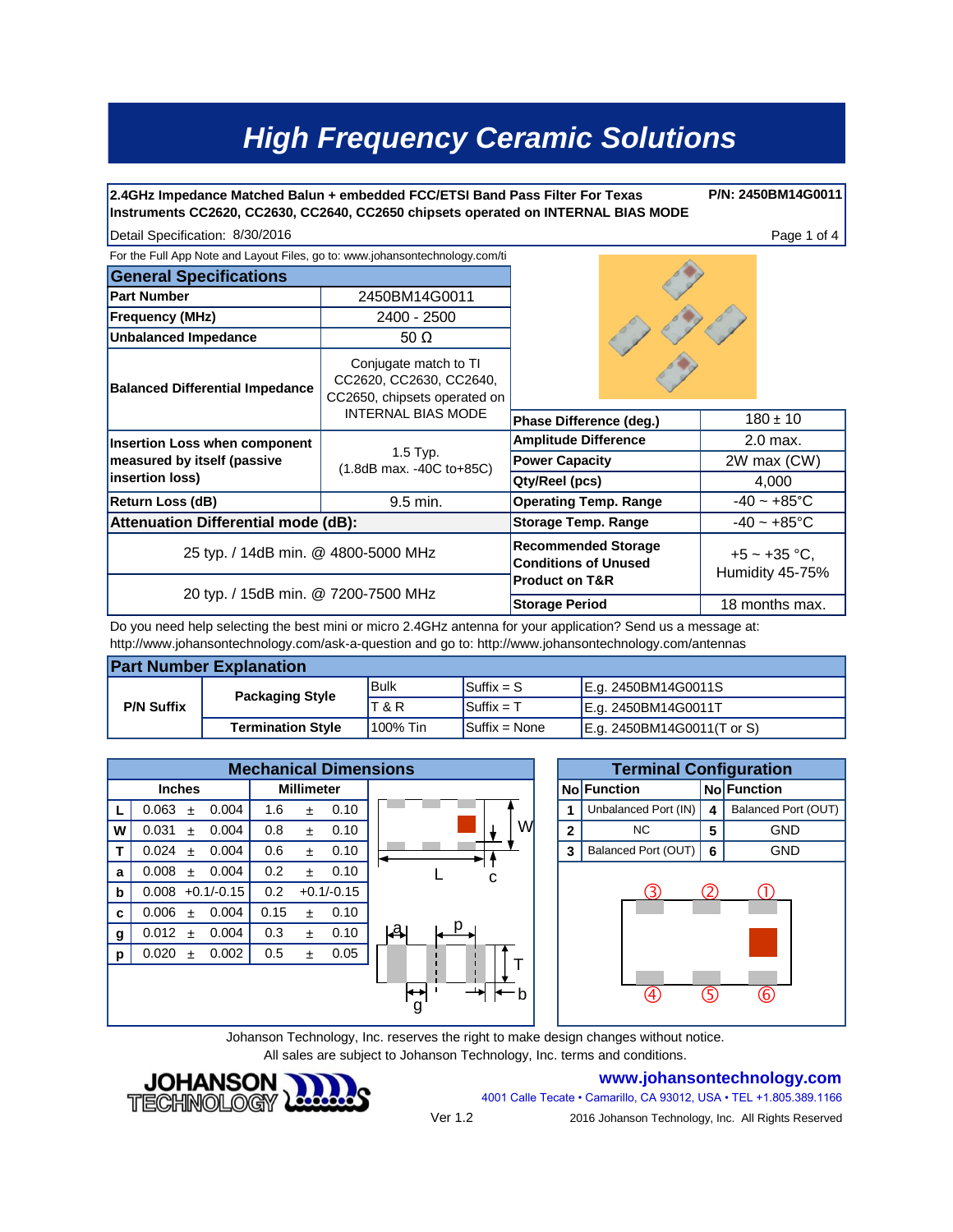**2.4GHz Impedance Matched Balun + embedded FCC/ETSI Band Pass Filter For Texas Instruments CC2620, CC2630, CC2640, CC2650 chipsets operated on INTERNAL BIAS MODE**

Detail Specification: 8/30/2016 **Contract Contract Contract Contract Contract Contract Contract Contract Contract Contract Contract Contract Contract Contract Contract Contract Contract Contract Contract Contract Contract** 

0.25

#### **Mounting Considerations**

0.45

0.37

1.0

 $0.25$ 

\*Line width should be designed to match 50 $\Omega$ characteristic impedance, depending on PCB material and thickness.

Land

Through-hole ( $\phi$  0.3/ $\phi$  0.2) vias to GND

**P/N: 2450BM14G0011**

Would you like us to provide the layout files of the TI chipset + 2450BM14G0011? Review your layout for free? Please go to this link to contact our RF team:

www.johansontechnology.com/ask-a-question "Applications Engineering" on the drop down question type

#### **Units in mm**

Do you need the layout/gerber files of the above? Go to: www.johansontechnology.com/ti or send us a message to review your layout at: http://www.johansontechnology.com/ask-a-question

#### **Measuring Diagram**



You can download the s-parameters at: http://www.johansontechnology.com/ti

Johanson Technology, Inc. reserves the right to make design changes without notice. All sales are subject to Johanson Technology, Inc. terms and conditions.



**www.johansontechnology.com**

4001 Calle Tecate • Camarillo, CA 93012, USA • TEL +1.805.389.1166 2016 Johanson Technology, Inc. All Rights Reserved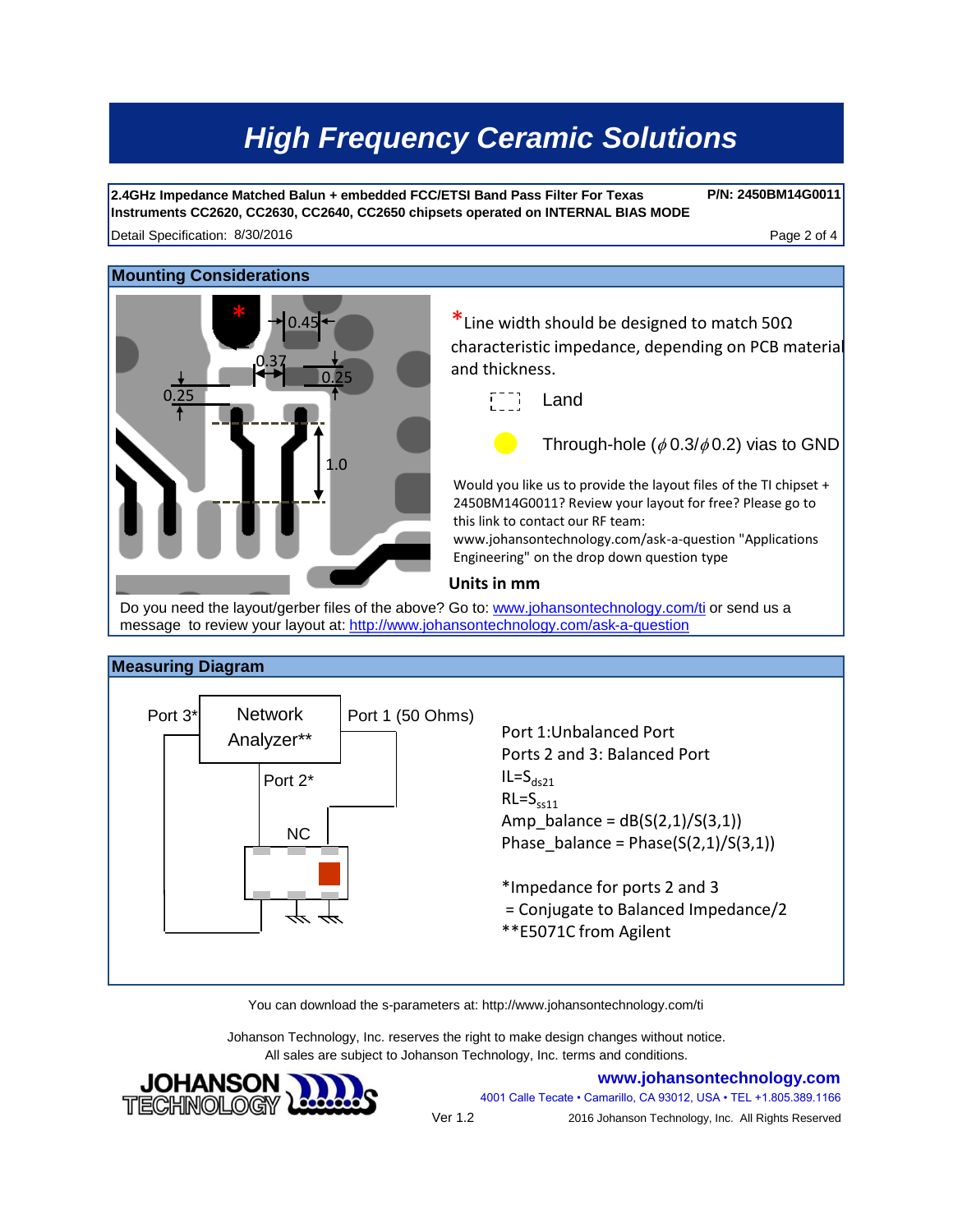Detail Specification: 8/30/2016 **Detail Specification: 8/30/2016 Page 3 of 4 Page 3 of 4 2.4GHz Impedance Matched Balun + embedded FCC/ETSI Band Pass Filter For Texas Instruments CC2620, CC2630, CC2640, CC2650 chipsets operated on INTERNAL BIAS MODE**

**P/N: 2450BM14G0011**



Johanson Technology, Inc. reserves the right to make design changes without notice. All sales are subject to Johanson Technology, Inc. terms and conditions.



**www.johansontechnology.com**

Ver 1.2

2016 Johanson Technology, Inc. All Rights Reserved

4001 Calle Tecate • Camarillo, CA 93012, USA • TEL +1.805.389.1166